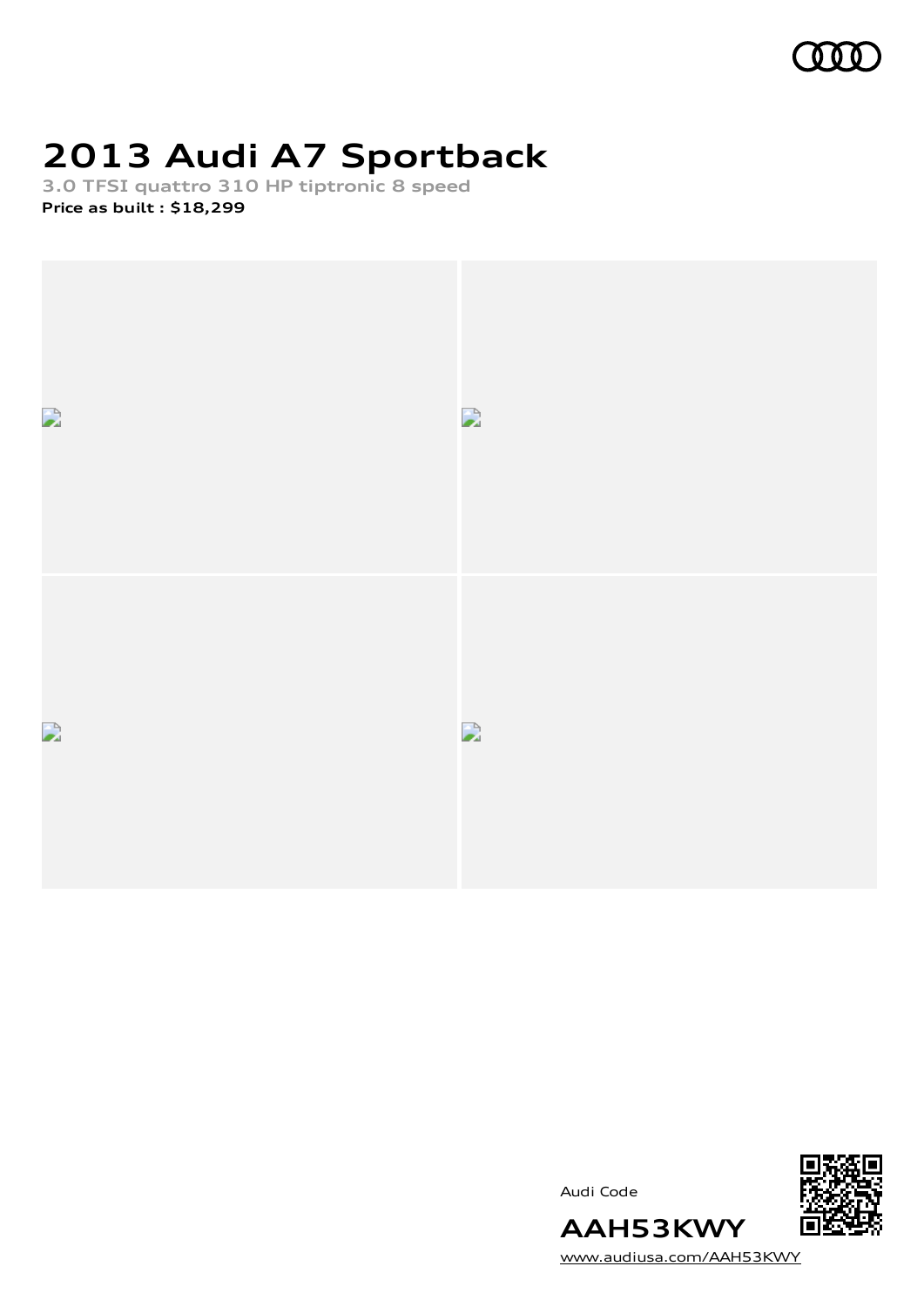## **Summary**

### **Audi 2013 Audi A7 Sportback**

3.0 TFSI quattro 310 HP tiptronic 8 speed

**Price as buil[t](#page-10-0)** \$18,299

### **Exterior colour**

Oolong Gray metallic

### $\overline{\phantom{a}}$

### **Further Information**

|                 | N٥            |
|-----------------|---------------|
| Mileage         | 110,520 miles |
| Type of vehicle | Used car      |

**Warranty**

#### **Interior colour**

### **Technical Specifications**

| Engine type                  | Six-cylinder                                |
|------------------------------|---------------------------------------------|
| stroke                       | Displacement/Bore and 2,995/84.5 x 89 cc/mm |
| Max. output                  | $({1})/{2}$ HP                              |
| Torque                       | /{1} lb-ft@rpm                              |
| Top track speed              | 130 mph mph                                 |
| Acceleration (0 - 60<br>mph) | 5.4 sec. seconds                            |

#### **Audi Code** AAH53KWY

**Your configuration on www.audiusa.com** [www.audiusa.com/AAH53KWY](https://www.audiusa.com/AAH53KWY)

**Commission number** 8edf73670a0e09af5ee7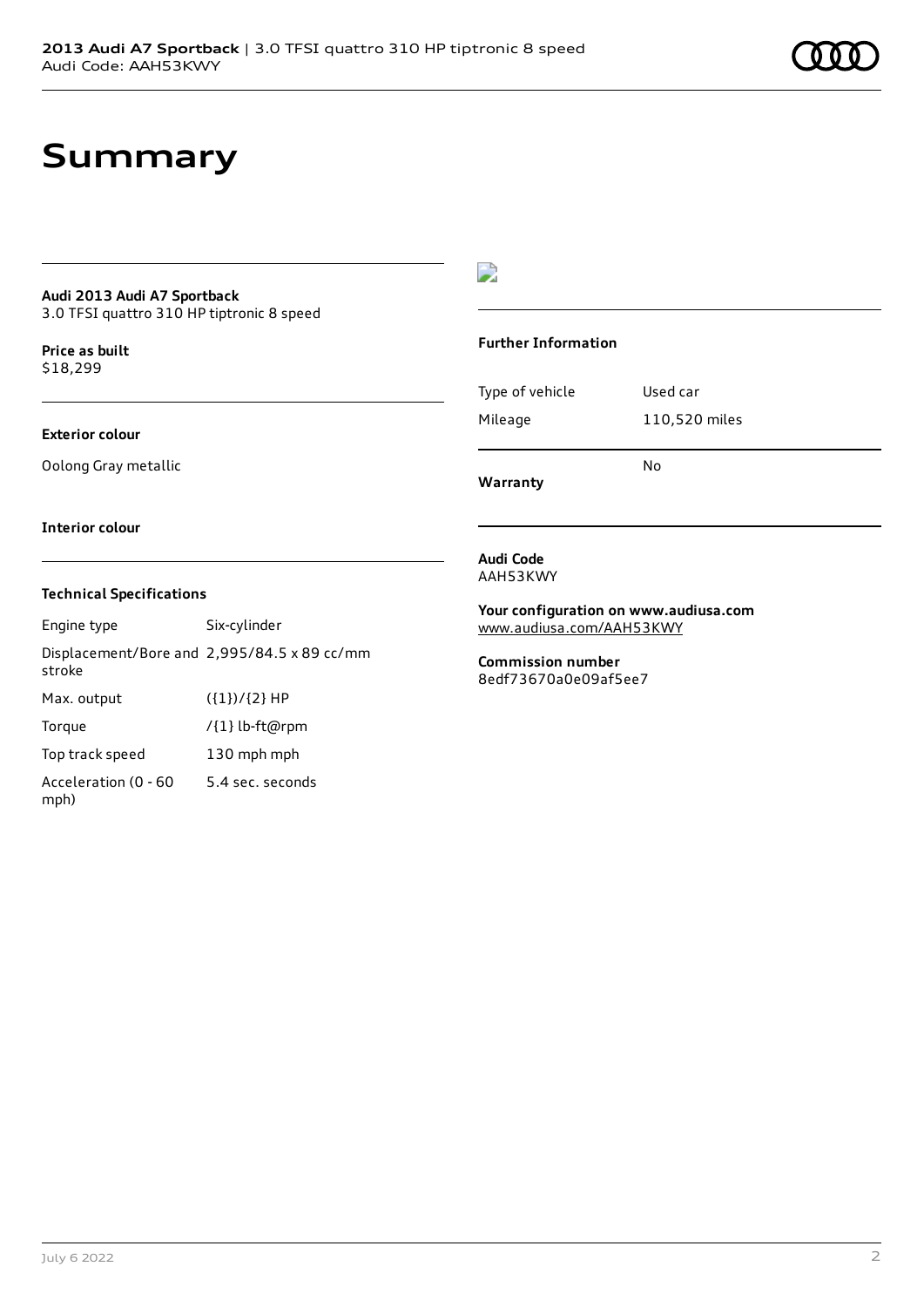# **Equipment**

Oolong Gray metallic

Audi advanced key (keyless access)

Power-adjustable, auto-dimming, heated exterior side mirrors with memory

All weather tires 255/40 R19 100H xl NAR

19" 10-spoke design wheels with 255/40 all-season tires

Cold Weather package

Heated 4-spoke multifunction steering wheel

Five-seat configuration

Heated rear seats

Dark Brown Walnut Wood inlay









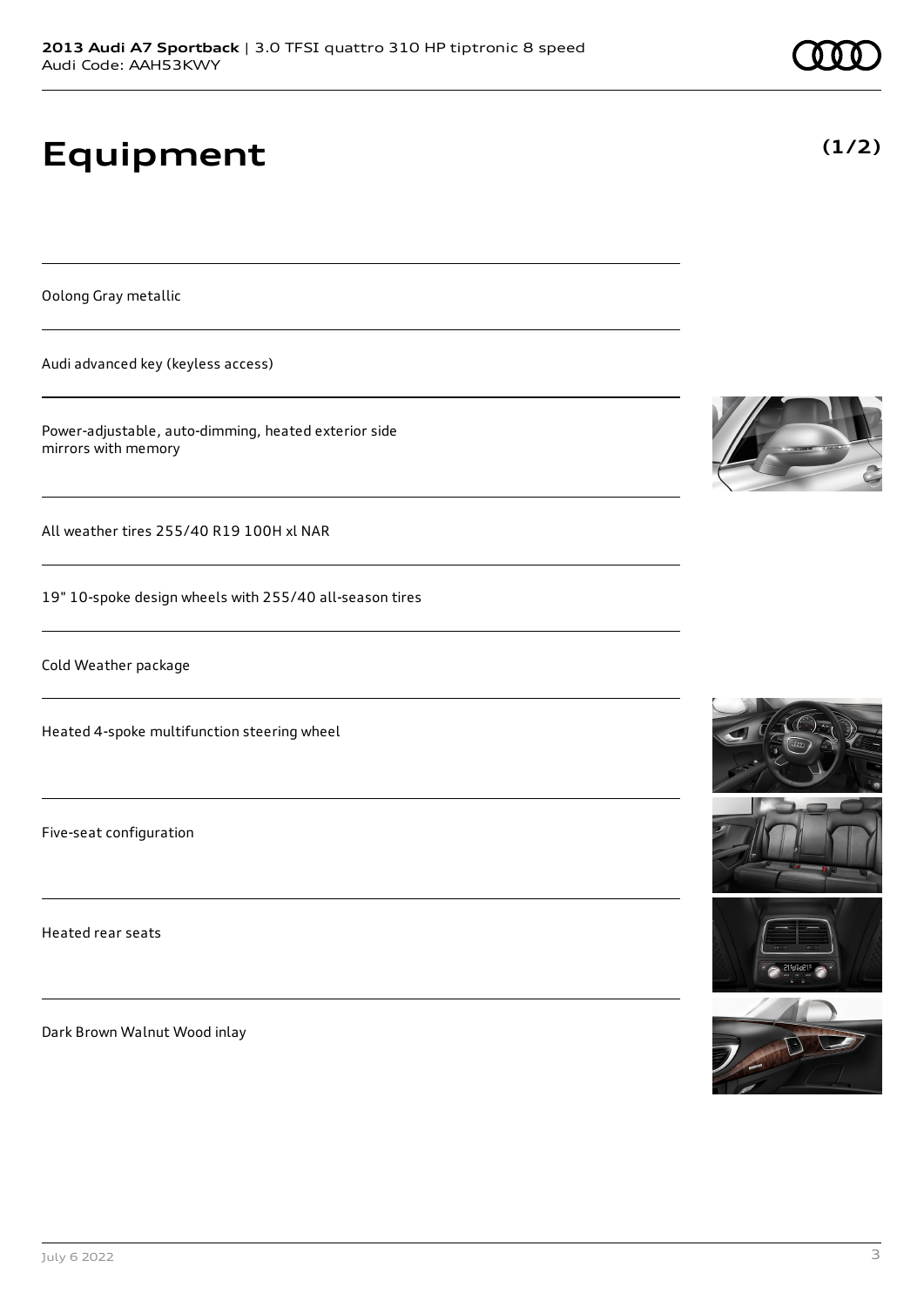# **Equipment**

**(2/2)**



HD Radio™ Technology

BLUETOOTH® wireless technology preparation for mobile phone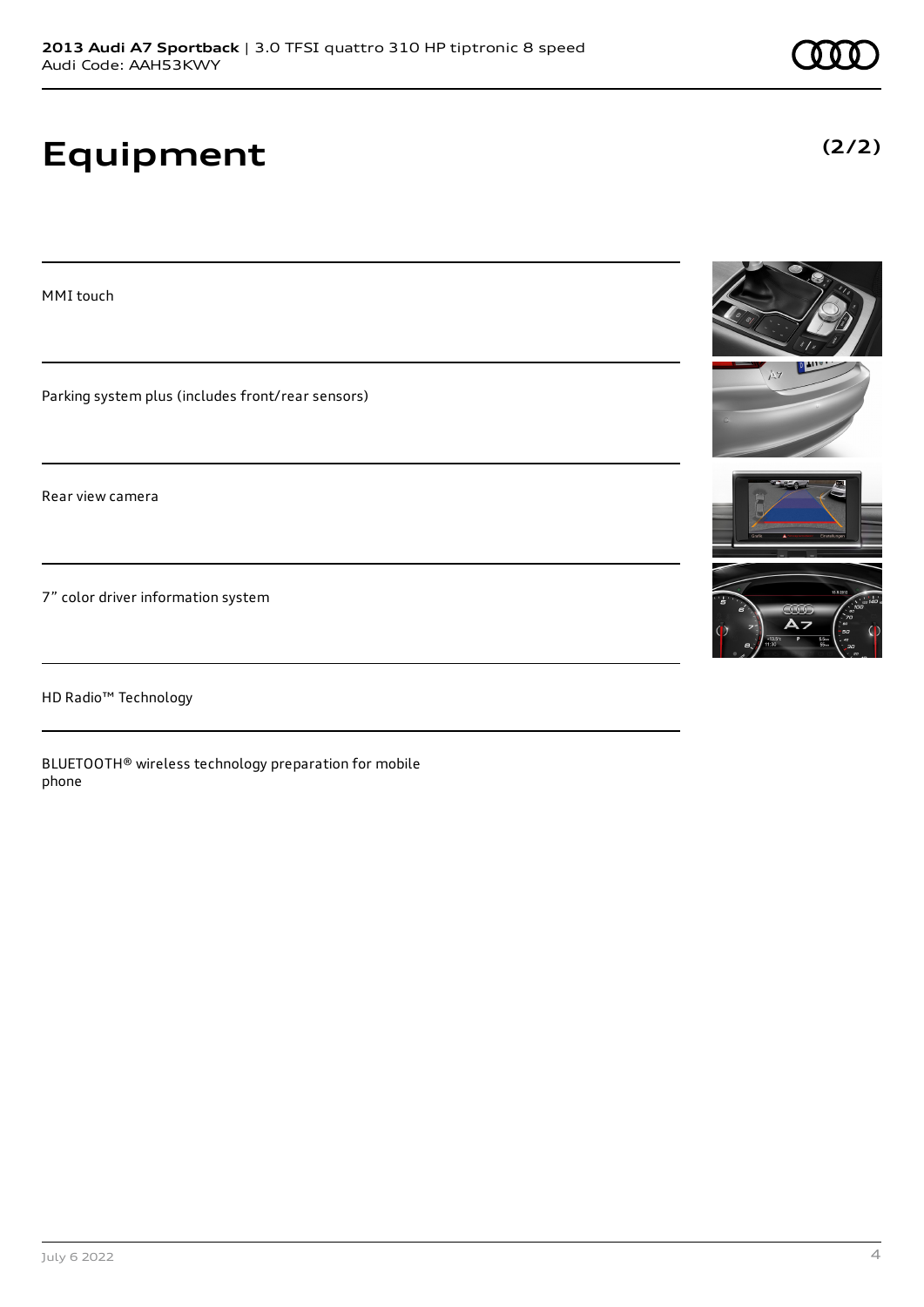## **Standard features**

### **Safety and Security**

| 4UH             | Driver and front passenger dual-stage<br>airbags, knee airbags, thorax side airbags<br>and Sideguard® head curtain airbags |
|-----------------|----------------------------------------------------------------------------------------------------------------------------|
| 8T1             | Cruise control with coast, resume and<br>accelerate features                                                               |
| VC <sub>2</sub> | Garage door opener (HomeLink®)                                                                                             |
| 6Y <sub>2</sub> | Cruise control speed limit system                                                                                          |
| QZ7             | Tilt and telescopic manually adjustable<br>steering column (Power & memory on<br>Prestige)                                 |
| 7K6             | Tire pressure monitoring system                                                                                            |
| 4X3             | Missing text.                                                                                                              |
| 8N6             | Light / rain sensor                                                                                                        |
| 3B7             | Child seat anchor according to Canadian<br>requirements and child seat system ISOFIX                                       |

| Interior |  |  |  |
|----------|--|--|--|
|          |  |  |  |

| 7M1             | Door sill trims with aluminium inlays               |
|-----------------|-----------------------------------------------------|
| 6N)             | Black cloth headliner                               |
| 9AK             | Three-zone automatic climate control                |
| 416             | Interior mirror with automatic anti-glare<br>action |
| QQ1             | Interior and exterior lighting package              |
| 2C <sub>5</sub> | Axial and vertical adjustable steering column       |
| 6E3             | Front centre armrest                                |
| 7F <sub>9</sub> | Gear lever/selector lever knob                      |
| 4E9             | Power trunk open/close and hands-free<br>release    |
| N1F             | leather seating surfaces                            |
|                 |                                                     |

#### **Exterior**

| 0PO   | Dual exhaust outlets                          |
|-------|-----------------------------------------------|
| 1S1   | Tool kit and car jack                         |
| 1 B A | Dynamic suspension                            |
| 8EH   | Missing text.                                 |
| 803   | Audi automatic headlamp leveling              |
| 8SL   | LED taillight technology and rear fog lights  |
| 4KC   | Side and rear windows in heat-insulatingglass |
| 47B   | High-gloss package                            |

### **Interior**

- QE1 Storage package
- 3FE Sunroof

### **Infotainment and Driver Assistance**

| 7W1 | Audi pre sense basic                                                                        |
|-----|---------------------------------------------------------------------------------------------|
| UF7 | Audi music interface with iPod® integration                                                 |
| 9VD | Audi MMI® Radio plus with ten speakers and<br>single CD player with MP3 playback capability |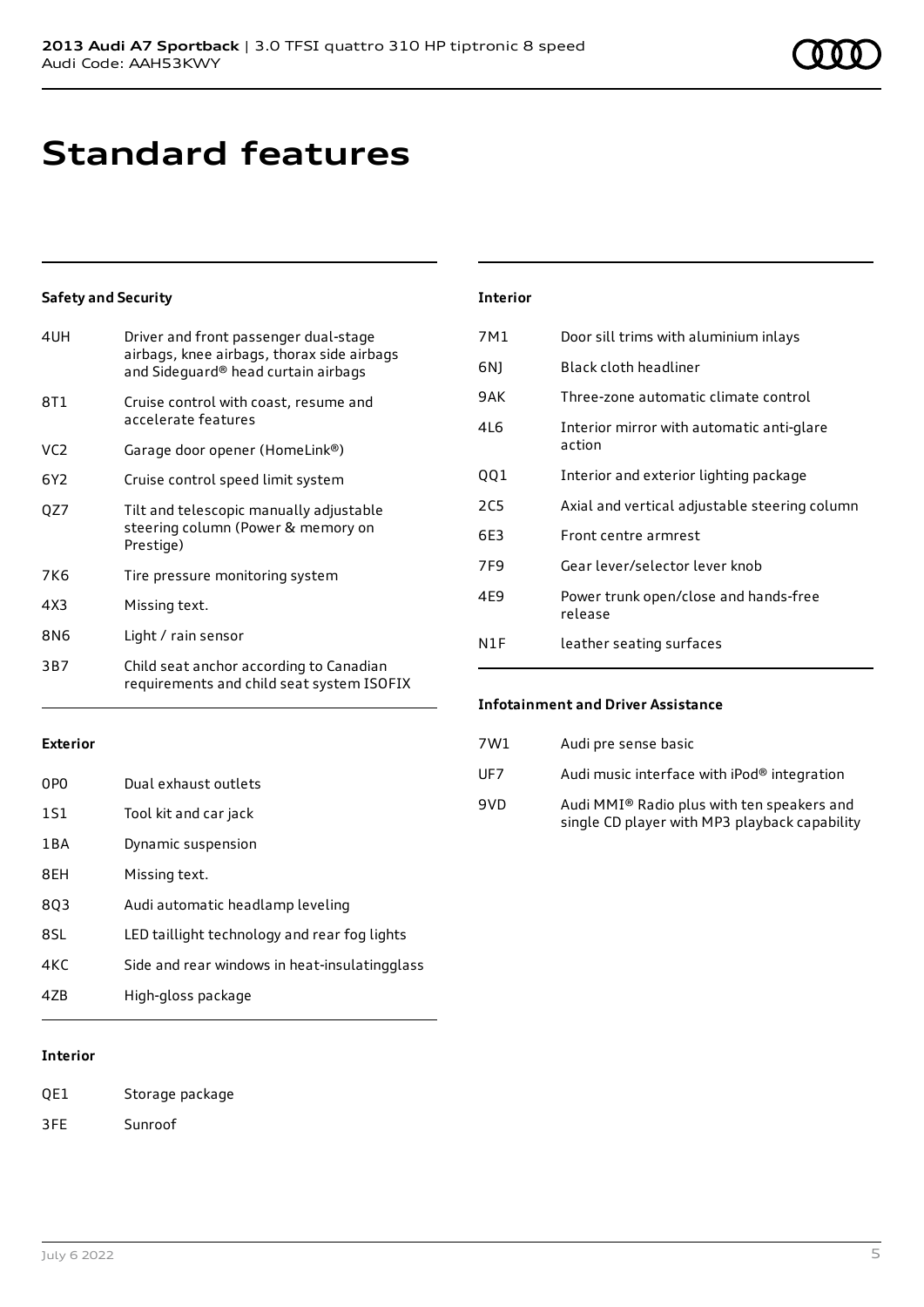# **Dealer remarks**

2013 Audi A7 3.0T Premium Plus quattro Oolong Gray Metallic Priced below KBB Fair Purchase Price! 3.0L V6 TFSI DOHC Supercharged 8-Speed Automatic with Tiptronic quattro 18/28 City/Highway MPG Bluetooth, Handsfree, Backup Camera, CD Player, Cruise Control, Heated Seats, Keyless Entry, Leather Seats, Multi-zone Climate Control, Portable Audio Connection, Power Locks, Power Windows, Premium Audio, Premium Wheels, Security System, Steering Wheel Controls, Quattro AWD, All Wheel Drive, Sunroof, 19" x 8.5" 10-Spoke Wheels, 3-Step Heated Rear Seats, 7" Color Driver Information System, Audi Advanced Key, Audi Connect w/Online Services, Audi Parking System Plus w/Rearview Camera, Cold Weather Package, HD Radio, Heated Exterior Mirrors, Heated Steering Wheel, MMI Touch & Jukebox, Premium Plus Package, Radio: MMI Navigation Plus.

THIS VEHICLE IS BEING SOLD AS-IS WITH NO WARRANTIES EXPRESSED OR IMPLIED. INDEPENDENT MECHANIC INSPECTIONS ARE ALWAYS WELCOME AND RECOMMENDED.

We don't play games like our competitors and add on Certification fees, Prep Fee's, Destination Charges on Used Cars and other Fictitious Charges. What you see is what you pay, nice and easy-how buying a car should be! All transactions are subject to a \$799 Documentation fee, Plates and Applicable State Taxes.

Bell Audi is the #1 Volume Certified Audi Dealer in New Jersey and the Northeast. We have also been consistently ranked as one of the TOP TEN Audi Certified volume dealers in the Country!!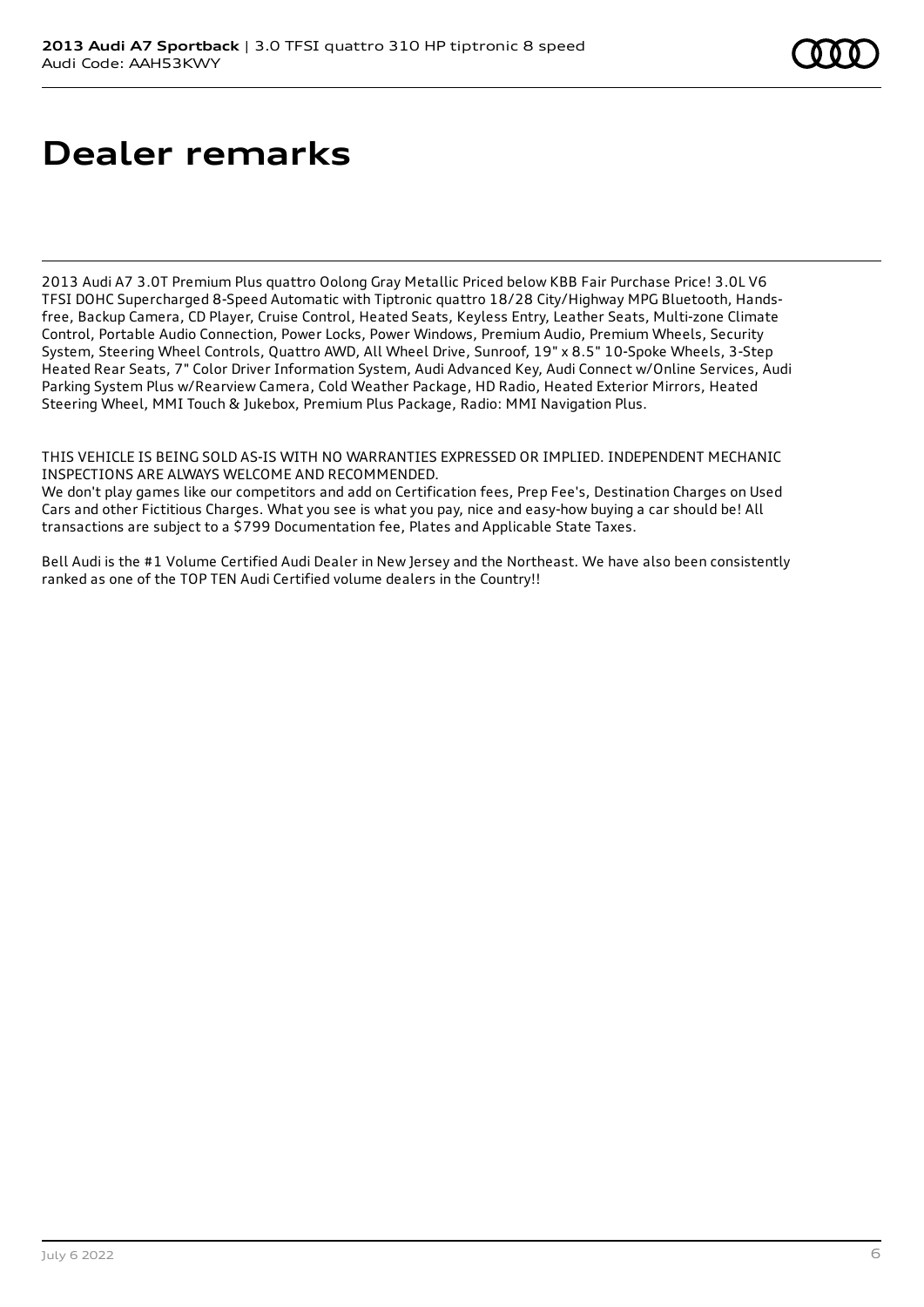## **Technical Specifications**

### **Engineering | Performance**

| Engine type                                   | Six-cylinder                                |
|-----------------------------------------------|---------------------------------------------|
| Acceleration (0 - 60<br>mph)                  | 5.4 sec. seconds                            |
| Max. output                                   | $({1})/{2}$ HP                              |
| Engine block                                  | Aluminum alloy                              |
| Induction/fuel injection Supercharged / TFSI® |                                             |
| Cylinder head                                 | Aluminum alloy                              |
| Max. output ps/hp                             | 310 @ 5,500 @ rpm                           |
| stroke                                        | Displacement/Bore and 2,995/84.5 x 89 cc/mm |
| Top track speed                               | 130 mph mph                                 |
| Torque                                        | /{1} lb-ft@rpm                              |
| Valvetrain                                    | 24-valve DOHC with variable valve<br>timing |

### **Electrical system**

| Alternator | 0 Volts - 190 amp |
|------------|-------------------|
| Battery    | 0 Volts - 95 amp  |

### July 6 2022 7

| Gear ratios: 8th         | 0.667   |
|--------------------------|---------|
| Gear ratios: 6th         | 1.000   |
| Gear ratios: Final Drive | 2.848   |
| Gear ratios: 7th         | 0.839   |
| Gear ratios: 4th         | 1.667   |
| Gear ratios: 5th         | 1.285   |
| Gear ratios: 2nd         | 3.143   |
| Gear ratios: 3rd         | 2.106   |
| Gear ratios: Reverse     | 3.317   |
| Gear ratios: 1st         | 4 7 1 4 |

**Transmission | Drivetrain**

### **Steering**

| Steering type                             | Electromechanical power steering<br>system |
|-------------------------------------------|--------------------------------------------|
| Turning diameter, curb-39.0 ft<br>to-curb |                                            |
| Steering ratio                            | 15.8:1                                     |
|                                           |                                            |

#### **Suspension**

| Front axle | Five-link front suspension       |
|------------|----------------------------------|
| Rear axle  | Trapezoidal-link rear suspension |

### **Brakes**

| Front brakes | 14.0 (ventilated) in |
|--------------|----------------------|
| Rear brakes  | 13.0 (ventilated) in |

### **(1/2)**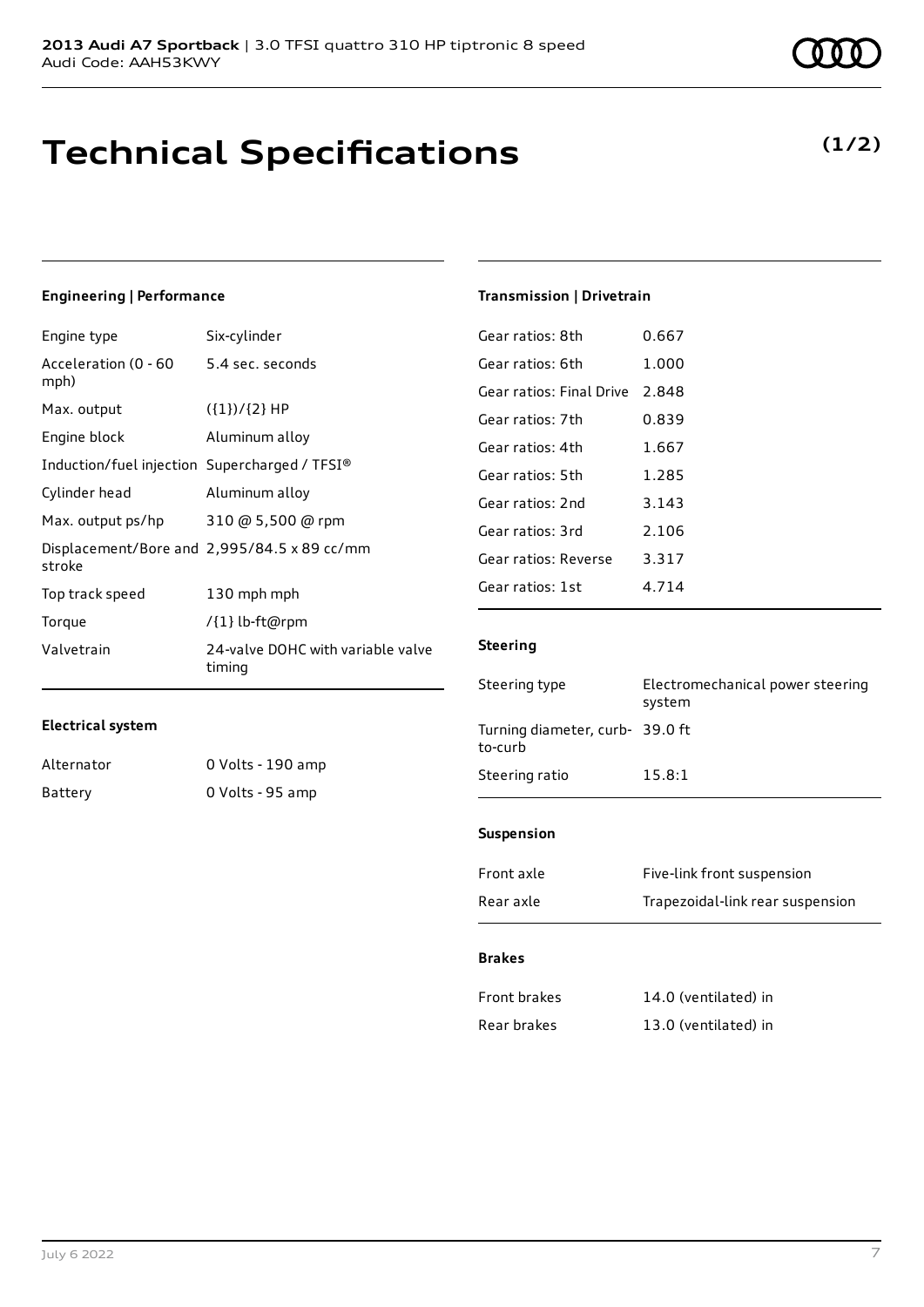# **Technical Specifications**

### **(2/2)**

### Material Material Audi ultra® lightweight technologyaluminum exterior body panels and a steel frame **Warranty | Maintenance** Warranty 4-Year/50,000 mile new vehicle limited warranty Maintenance 12-Month/5,000 mile (whichever occurs first) NO CHARGE first scheduled maintenance

| Seating capacity     | 4 or 5  |
|----------------------|---------|
| Shoulder room, rear  | 55.9 in |
| Leg room, rear       | 37.0 in |
| Shoulder room, front | 57.2 in |
| Head room, rear      | 36.6 in |
|                      |         |

**Interior measurements**

Leg room, front 41.3 in Head room, front 36.9 in Cargo volume, rear seatbacks up/folded 24.5 cu ft, cu ft

### **Exterior Measurements**

**Body**

| Height                        | 55.9 in  |
|-------------------------------|----------|
| Length                        | 195.6 in |
| Wheelbase                     | 114.7 in |
| Drag coefficient              | .30 Cw   |
| Overall width with<br>mirrors | 84.2 in  |
| Track rear                    | 64.4 in  |
| Track front                   | 64.7 in  |
| Curb weight                   | 4,167 lb |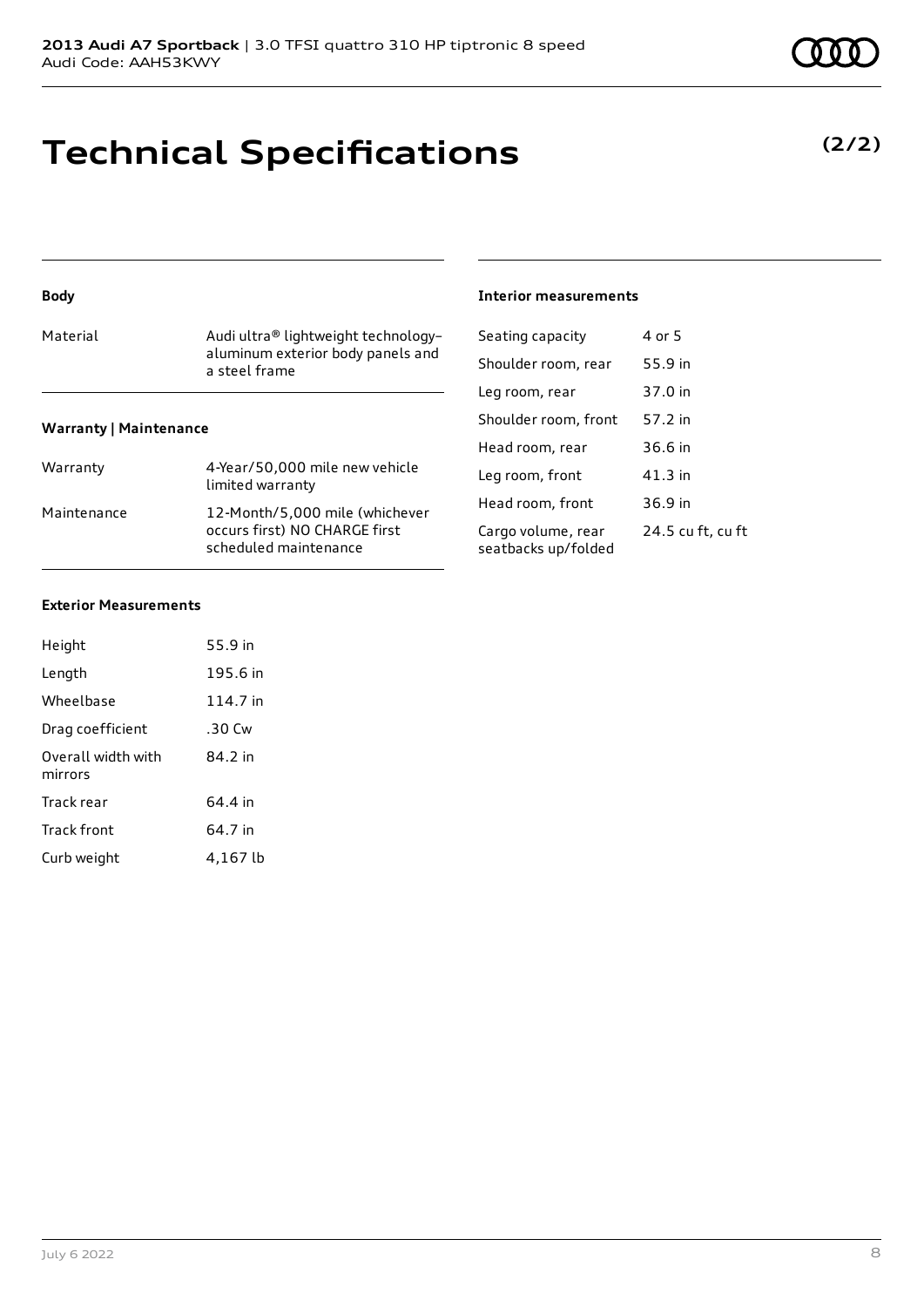## **Consumption- and emission**

**Consumption by NEDC**

combined 21 mpg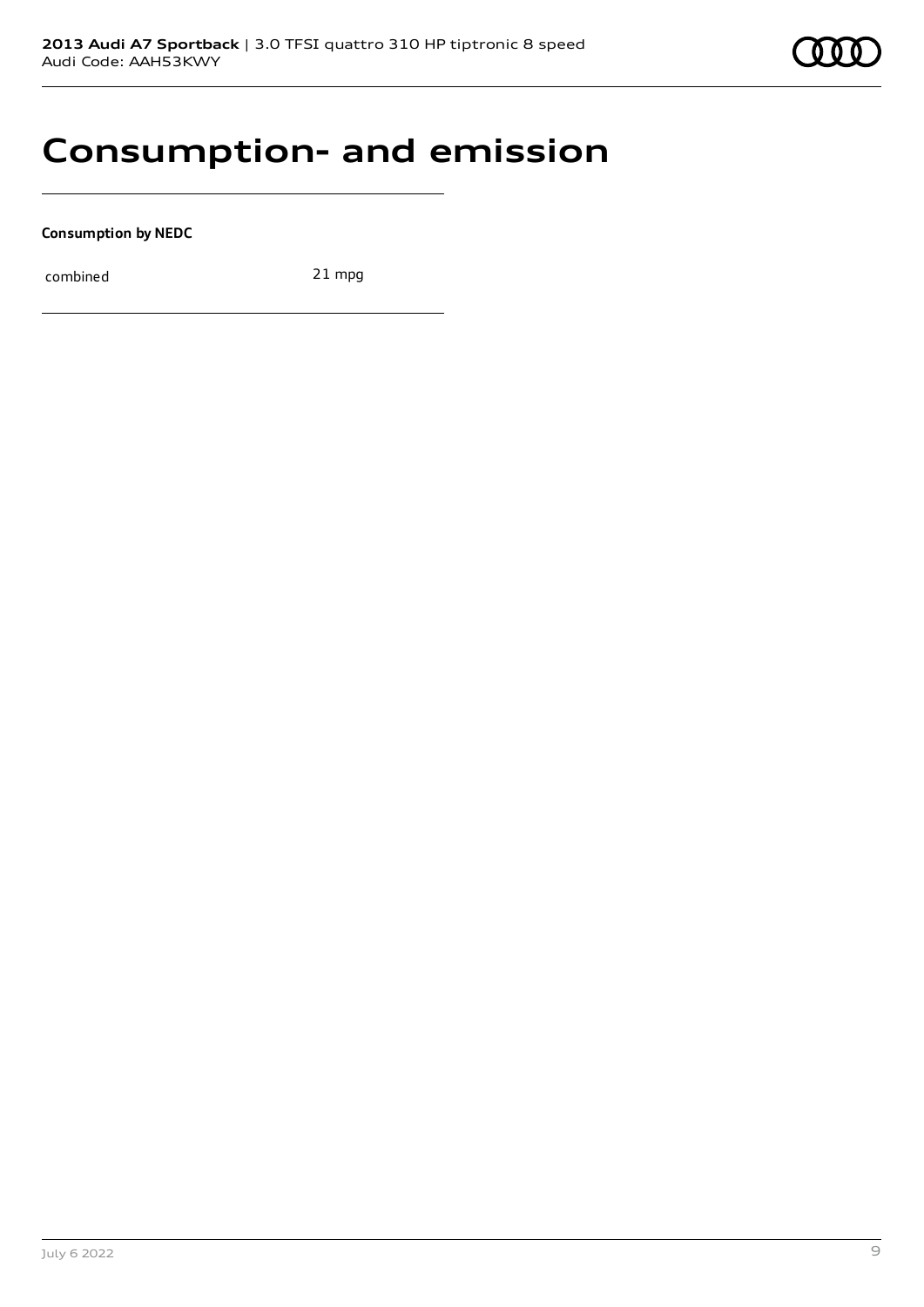

## **Contact**

Dealer **Bell Audi**

782 U.S. Route 1 08817 Edison NJ

Phone: +17323882800 FAX: 7323887838

www: [https://www.bellaudi.com](https://www.bellaudi.com/)